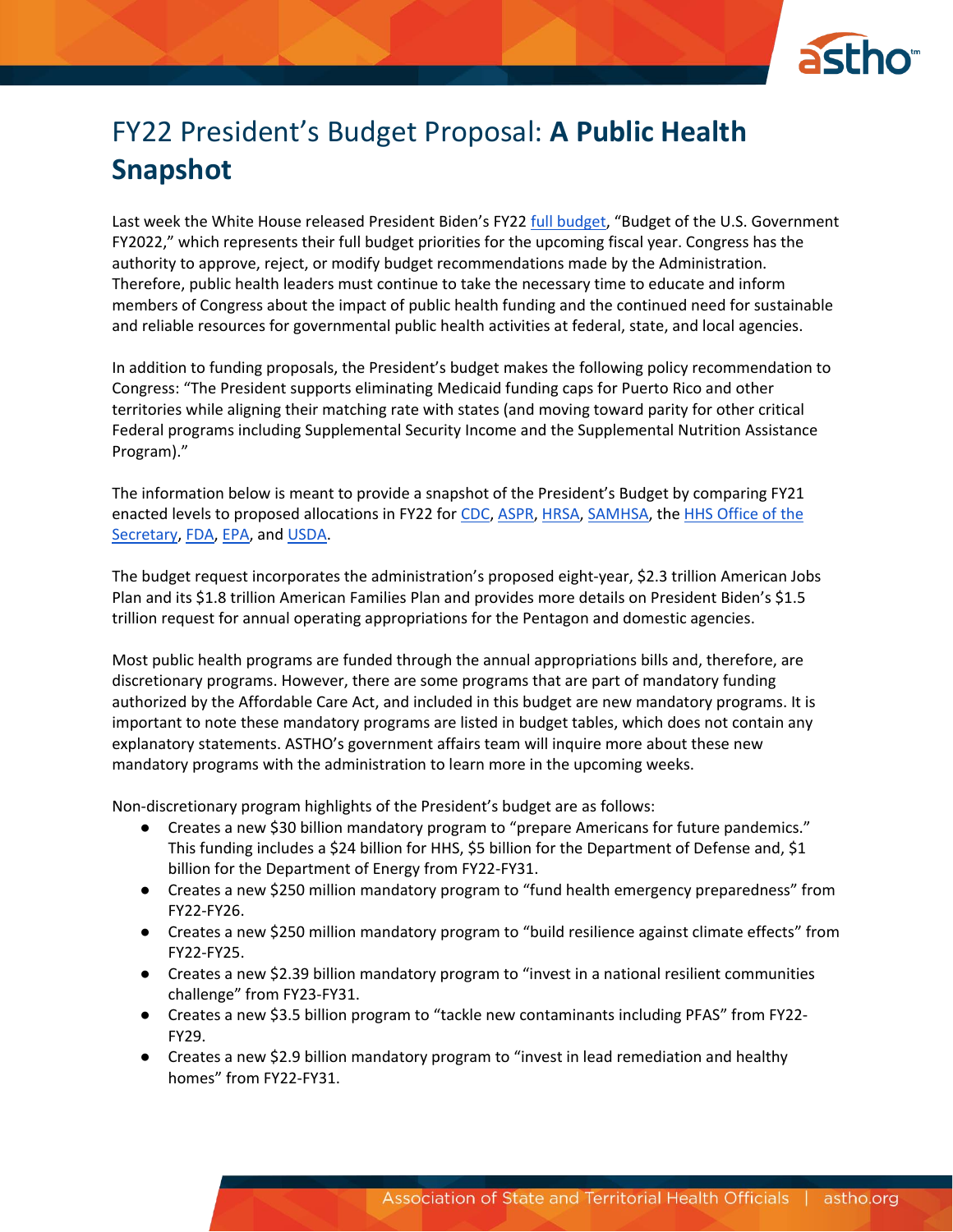- Creates a new \$2.23 billion mandatory program to "invest in community violence intervention" from FY23-FY31.
- Proposes to provide universal paid family and medical leave and proposes to establish a new childcare program for American families.
- Proposes to expand the summer electronic benefit transfer to all eligible children.
- Proposes to expand the school meal programs.
- Proposes to launch a health food incentives demonstration.
- Proposes to facilitate re-entry for formerly incarcerated individuals through SNAP eligibility.
- Creates a new \$3 billion mandatory program for maternal health from FY22-FY30.

The text below was taken directly from the budget documents.

If you have any questions or concerns, please contact a member of ASTHO's government affairs team: [Carolyn Mullen,](mailto:cmullen@astho.org) [Carolyn McCoy,](mailto:cmccoy@astho.org) or [Jeffrey Ekoma.](mailto:jekoma@astho.org)

|                                                                                                    | <b>FY21 Final</b> | <b>FY22 Request</b> | Δ FY21/F22 |
|----------------------------------------------------------------------------------------------------|-------------------|---------------------|------------|
|                                                                                                    |                   |                     |            |
| <b>Immunization and Respiratory Diseases</b>                                                       | 821,005           | 945,930             | 124,925    |
| Section 317 Immunization Program                                                                   | 613,647           | 713,572             | 99,925     |
| Influenza Planning and Response                                                                    | 201,358           | 226,358             | 25,000     |
| HIV/AIDS, Viral Hepatitis, Sexually<br><b>Transmitted Diseases, and Tuberculosis</b><br>Prevention | 1,314,056         | 1,420,556           | 106,500    |
| Domestic HIV/AIDS Prevention and<br>Research                                                       | 964,712           | 1,064,712           | 100,000    |
| Ending HIV/AIDS Initiative (non-add)                                                               | 175,000           | 275,000             | 100,000    |
| School Health-HIV                                                                                  | 34,081            | 34,081              | 0          |
| <b>Viral Hepatitis</b>                                                                             | 39,500            | 39,500              | 0          |
| Sexually Transmitted Infections                                                                    | 161,810           | 161,810             | 0          |
| <b>Tuberculosis</b>                                                                                | 135,034           | 135,034             | 0          |
| <b>Infectious Disease and Opioids</b><br>(Elimination Initiative in the House                      | 13,000            | 19,500              | 6,500      |
| <b>Emerging and Zoonotic Infectious</b><br><b>Diseases</b>                                         | 648,272           | 678,272             | 30,000     |
| Antibiotic Resistance Initiative                                                                   | 172,000           | 172,000             | 0          |
| Vector-borne Diseases                                                                              | 42,603            | 42,603              | 0          |

## **CDC**

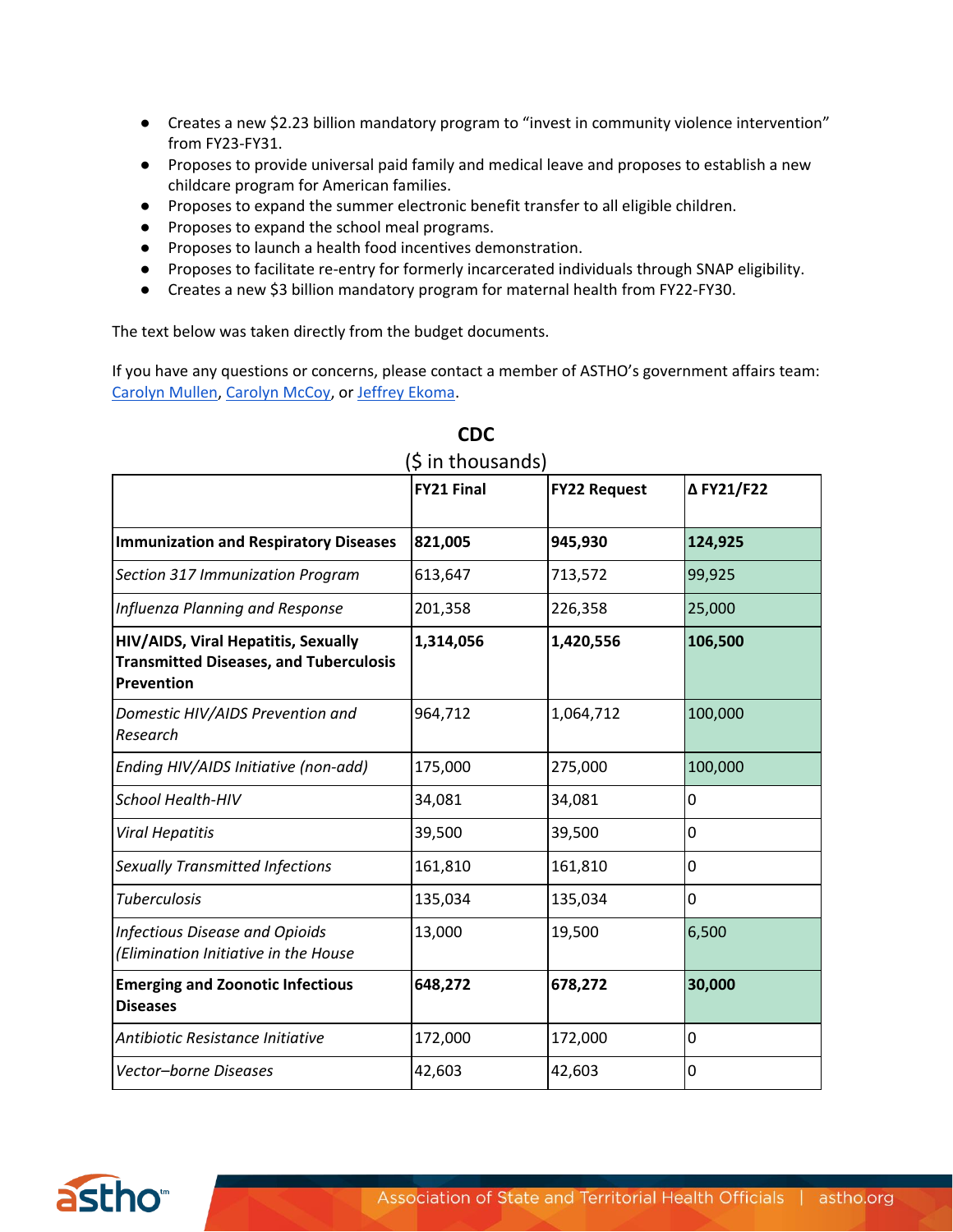| Lyme Disease                                              | 16,000    | 16,000    | 0       |
|-----------------------------------------------------------|-----------|-----------|---------|
| <b>Prion Disease</b>                                      | 6,500     | 6,500     | 0       |
| Chronic Fatigue Syndrome                                  | 5,400     | 5,400     | 0       |
| <b>Emerging Infectious Diseases</b>                       | 192,997   | 192,997   | 0       |
| Food Safety                                               | 65,000    | 65,000    | 0       |
| National HealthCare Safety Network                        | 21,000    | 21,000    | 0       |
| Quarantine                                                | 42,772    | 72,772    | 30,000  |
| <b>Advanced Molecular Detection</b>                       | 30,000    | 30,000    | 0       |
| Harmful Algal Blooms                                      | 2,000     | 2,000     | 0       |
| Epidemiology and Lab Capacity Program                     | 40,000    | 40,000    | 0       |
| Healthcare-Associated Infections                          | 12,000    | 12,000    | 0       |
| <b>Chronic Disease Prevention and Health</b><br>Promotion | 1,276,664 | 1,452,664 | 176,000 |
| Tobacco                                                   | 237,500   | 237,500   | 0       |
| Nutrition, Physical Activity and Obesity                  | 56,920    | 56,920    | 0       |
| <b>School Health</b>                                      | 15,400    | 15,400    | 0       |
| <b>Health Promotion</b>                                   | 35,600    | 35,600    | 0       |
| Glaucoma                                                  | 4,000     | 4,000     | 0       |
| Vision and Eye Health                                     | 1,000     | 1,000     | 0       |
| <b>Alzheimer's Disease</b>                                | 20,500    | 20,500    | 0       |
| <b>Inflammatory Bowel Diseases</b>                        | 1,000     | 1,000     | 0       |
| <b>Interstitial Cystiti</b>                               | 1,100     | 1,100     | 0       |
| <b>Excessive Alcohol Use</b>                              | 4,000     | 4,000     | 0       |
| Chronic Kidney Disease                                    | 2,500     | 2,500     | 0       |
| <b>Chronic Disease Education &amp; Awareness</b>          | 1,500     | 1,500     | 0       |
| <b>Prevention Research Centers</b>                        | 26,961    | 26,961    | 0       |
| <b>Heart Disease and Stroke</b>                           | 143,105   | 143,105   | 0       |
| <b>Diabetes</b>                                           | 148,129   | 148,129   | 0       |
| National Diabetes Prevention Program                      | 29,300    | 29,300    | 0       |
| <b>Cancer Prevention and Control</b>                      | 385,799   | 385,799   | 0       |

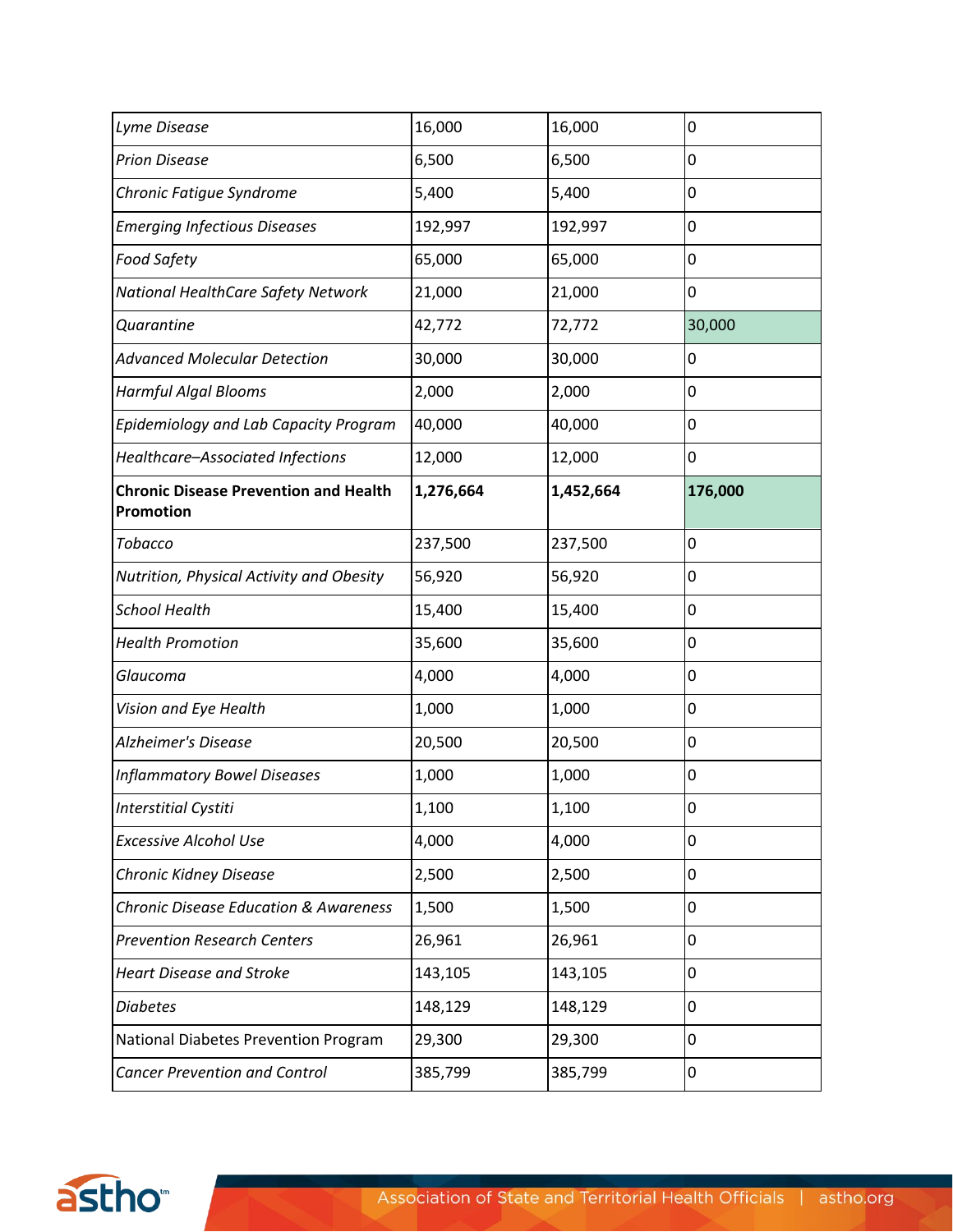| <b>Oral Health</b>                                                                  | 19,500  | 19,500  | 0       |
|-------------------------------------------------------------------------------------|---------|---------|---------|
| Safe Motherhood/Infant Health                                                       | 63,000  | 89,000  | 26,000  |
| <b>Maternal Mortality Review Committees</b><br>(non-add)                            | 17,000  | 43,000  | 26,000  |
| <b>Preterm Birth</b>                                                                | 2,000   | 2,000   | 0       |
| Arthritis and Other Chronic Disease                                                 | 11,000  | 11,000  | 0       |
| Racial and Ethnic Approach to Community<br>Health                                   | 63,950  | 63,950  | 0       |
| Good Health and Wellness in Indian<br>Country                                       | 22,000  | 22,000  | 0       |
| Social Determinants of Health                                                       | 3,000   | 153,000 | 150,000 |
| <b>Million Hearts</b>                                                               | 4,000   | 4,000   | 0       |
| <b>National Early Child Care Collaboratives</b>                                     | 4,000   | 4,000   | 0       |
| <b>Hospitals Promoting Breastfeeding</b>                                            | 9,500   | 9,500   | 0       |
| <b>Birth Defects, Developmental</b><br><b>Disabilities, Disabilities and Health</b> | 167,810 | 172,810 | 5,000   |
| Child Health and Development                                                        | 65,800  | 65,800  | 0       |
| Health and Development with Disabilities                                            | 72,660  | 72,660  | 0       |
| Public Health Approach to Blood<br><b>Disorders</b>                                 | 6,400   | 6,400   | 0       |
| Hemophilia CDC Activities                                                           | 3,500   | 3,500   | 0       |
| <b>Hemophilia Treatment Centers</b>                                                 | 5,100   | 5,100   | 0       |
| <b>Thalassemia</b>                                                                  | 2,100   | 2,100   | 0       |
| Neonatal Abstinence Syndrome                                                        | 2,250   | 2,250   | 0       |
| Surveillance for Emerging Threats to<br><b>Mothers and Babies</b>                   | 10,000  | 15,000  | 5,000   |
| <b>Environmental Health</b>                                                         | 222,850 | 332,850 | 110,000 |
| <b>Environmental Health Laboratory</b>                                              | 67,750  | 67,750  | 0       |
| <b>Newborn Screening Quality Assurance</b><br>Program                               | 18,000  | 18,000  | 0       |
| Newborn Screening/Severe Combined<br><b>Immunodeficiency Diseases</b>               | 1,250   | 1,250   | 0       |
| <b>Environmental Health Activities</b>                                              | 47,600  | 150,600 | 103,000 |

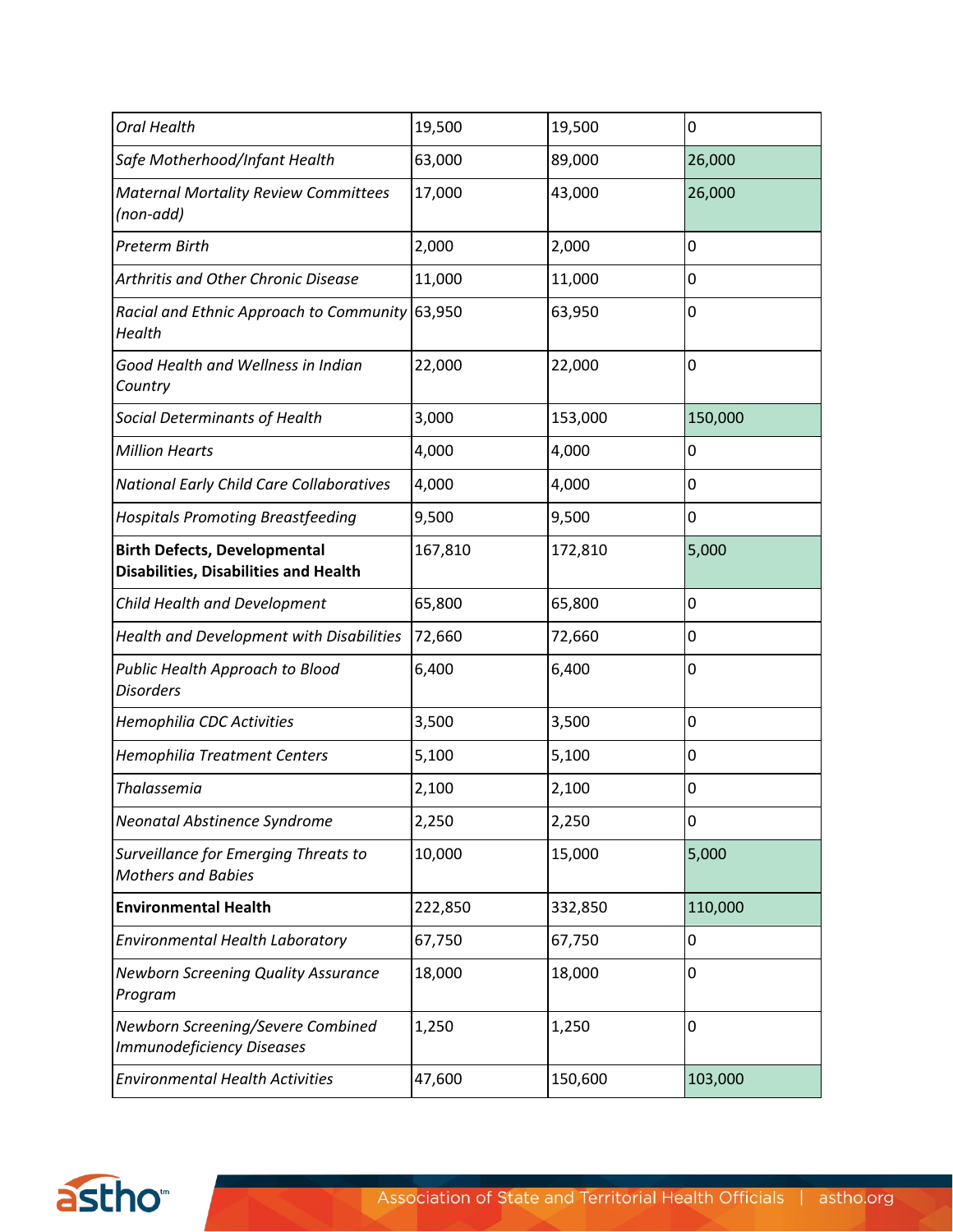| Safe Water                                                         | 8,600   | 8,600     | 0       |
|--------------------------------------------------------------------|---------|-----------|---------|
| Amyotrophic Lateral Sclerosis (ALS)<br>Registry                    | 10,000  | 10,000    | 0       |
| <b>Climate and Health</b>                                          | 10,000  | 110,000   | 100,000 |
| <b>Environmental and Health Outcome</b><br><b>Tracking Network</b> | 34,000  | 34,000    | 0       |
| Asthma                                                             | 30,000  | 30,000    | 0       |
| Trevor's Law                                                       | 2,000   | 2,000     | 0       |
| Childhood Lead Poisoning Prevention                                | 39,000  | 46,000    | 7,000   |
| <b>Injury Prevention and Control</b>                               | 682,879 | 1,103,169 | 420,290 |
| Intentional Injury                                                 | 123,550 | 283,550   | 160,000 |
| National Violent Death Reporting System                            | 24,500  | 34,500    | 10,000  |
| Unintentional Injury                                               | 8,800   | 8,800     | 0       |
| <b>Other Injury Prevention Activities</b>                          | 28,950  | 28,950    | 0       |
| Opioid Overdose Prevention and<br>Surveillance                     | 475,579 | 713,369   | 237,790 |
| <b>Injury Control Research Centers</b>                             | 9,000   | 9,000     | 0       |
| Firearm Injury and Mortality Prevention<br>Research                | 12,500  | 25,000    | 12,500  |
| <b>Public Health Scientific Services</b>                           | 591,997 | 741,997   | 150,000 |
| <b>Health Statistics</b>                                           | 175,397 | 175,397   | 0       |
| Surveillance, Epidemiology, and PH<br><b>Informatics</b>           | 360,600 | 460,600   | 100,000 |
| <b>Public Health Workforce</b>                                     | 56,000  | 106,000   | 50,000  |
| <b>Occupational Safety and Health</b>                              | 345,300 | 345,300   | 0       |
| <b>Global Health</b>                                               | 592,843 | 697,843   | 105,000 |
| Global AIDS Program                                                | 128,421 | 128,421   | 0       |
| <b>Global Tuberculosis</b>                                         | 9,222   | 9,222     | 0       |
| <b>Global Immunization Program</b>                                 | 226,000 | 226,000   | 0       |
| <b>Parasitic Diseases and Malaria</b>                              | 26,000  | 31,000    | 5,000   |
| <b>Global Health Protection</b>                                    | 203,200 | 303,200   | 100,000 |

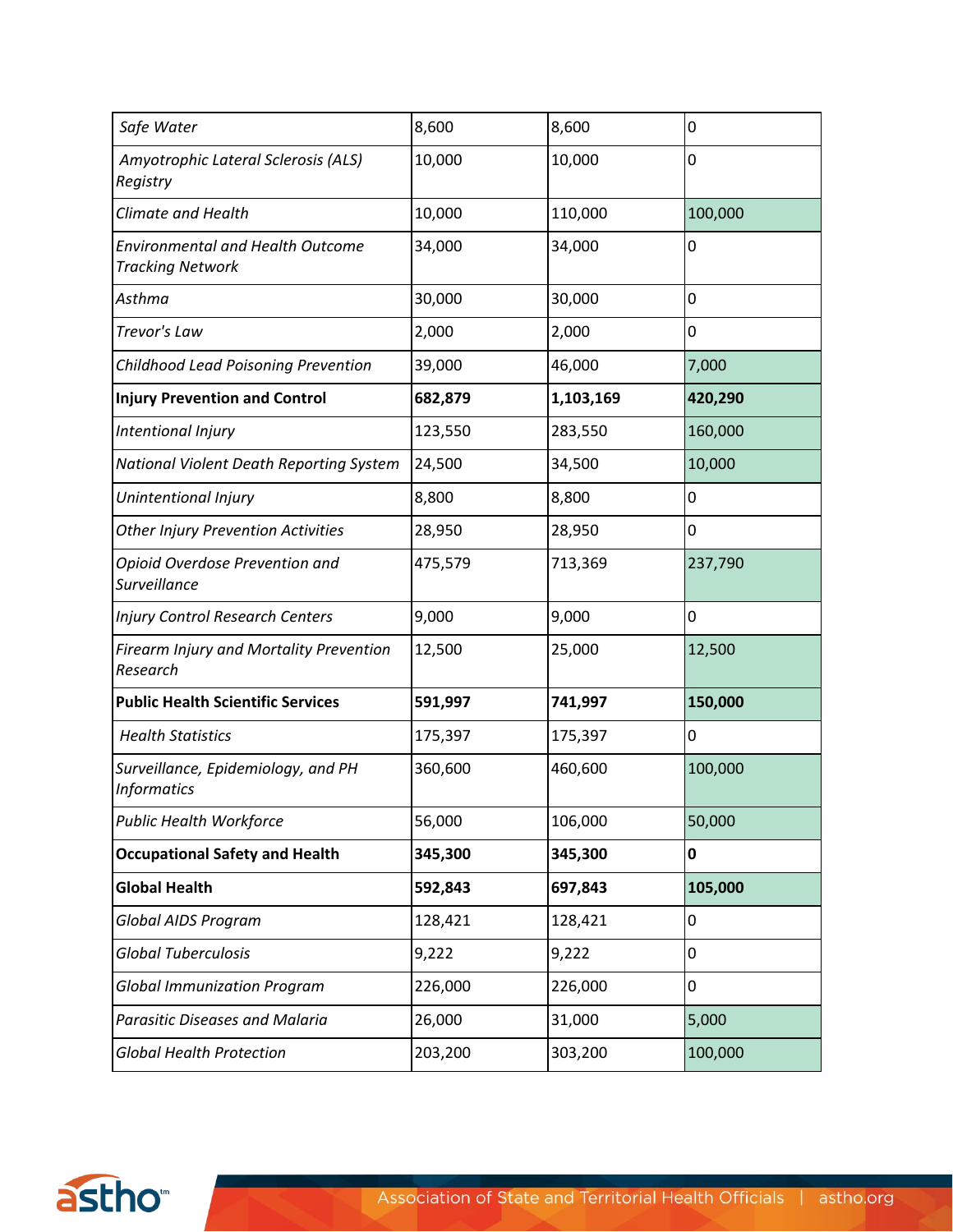| <b>Public Health Preparedness and</b><br>Response                    | 842,200   | 842,200   | 0         |
|----------------------------------------------------------------------|-----------|-----------|-----------|
| <b>Public Health Emergency Preparedness</b><br>Cooperative Agreement | 695,000   | 695,000   | 0         |
| Academic Centers for Public Health<br>Preparedness                   | 8,200     | 8,200     | 0         |
| All Other CDC Preparedness                                           | 139,000   | 139,000   | 0         |
| <b>Buildings and Facilities</b>                                      | 30,000    | 55,000    | 25,000    |
| <b>CDC-Wide Activities and Program</b><br><b>Support</b>             | 283,570   | 708,570   | 425,000   |
| Preventive Health and Health Services<br>Block Grant                 | 160,000   | 160,000   | 0         |
| Public Health Leadership and Support                                 | 113,570   | 113,570   | 0         |
| <b>Infectious Diseases Rapid Response</b><br>Reserve Fund            | 10,000    | 35,000    | 25,000    |
| Public Health Infrastructure & Capacity                              | 0         | 400,000   | 400,000   |
| <b>Total, Centers for Disease Control</b><br><b>Program Level</b>    | 7,819,446 | 9,497,161 | 1,677,715 |

### *Key Highlights (CDC):*

- **Overall:** The FY22 budget request for CDC is \$9.5 billion, or an approximate \$1.7 billion increase above FY21.
- **CDC Initiatives:** Below are the priorities included in the President's budget proposal identified for increased funding:
	- Immunization and respiratory diseases, with an increase of \$125 million.
	- HIV/AIDS, viral hepatitis, sexually transmitted diseases, and tuberculosis prevention, with an increase of \$106.6 million.
	- Emerging and zoonotic infectious diseases, with an increase of \$30 million.
	- Chronic disease prevention and health promotion, with an increase of \$176 million.
	- Birth defects, developmental disabilities, disabilities, and health, with an increase of \$5 million
	- Public health scientific services, with an increase of \$150 million.
	- Environmental health, with an increase of \$110 million.
	- Injury prevention and control, with an increase of \$420.3 million.
	- Global health, with an increase of \$105 million.
- **Public Health Infrastructure and Capacity:** a new \$400 million program for core public health infrastructure and capacity investments. This proposed funding would: address the deficit in public health infrastructure nationwide; attract and retain diverse leadership and expertise in public health; respond to new and emerging infections; and support the CDC governmental partners at every level.

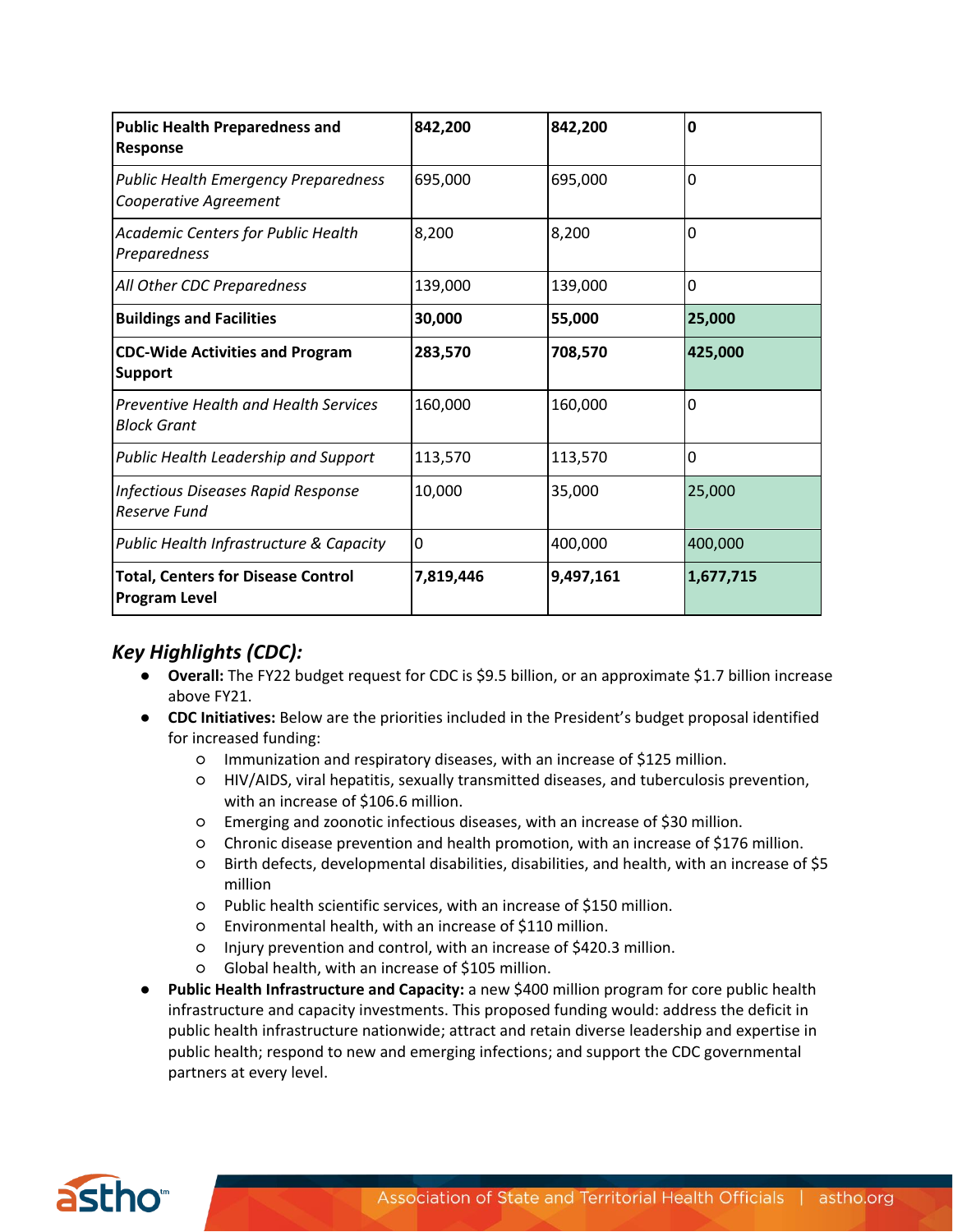- **Public Health Data Modernization:** The budget requests \$150 million for public health data modernization activities, which represents an increase of \$100 million, to bring all core data together, continually improve systems at a pace that can match both technological advancements and shifting public health priorities, and fully harness the power of forecasting and predictive analytics to prevent future crises.
- Public Health Workforce: The budget provides an increase of \$50 million for the Public Health Workforce and Career Development program for a total requested amount of \$106 million, which will rebuild the workforce of epidemiologists, contact tracers, lab scientists, community health workers, data analysts, behavioral scientists, and communicators who can help protect every American community.
- **Social Determinants of Health:** The budget provides an increase of \$150 million from \$3 million for the CDC's Social Determinants of Health (SDOH) program. CDC will expand activities to address SDOH in all states and territories, including but not limited: to expanding and implementing accelerator plans; initiating a SDOH implementation program; providing technical assistance to communities and continuing to build the evidence base; and improve data collection to better understand health disparities.
- **State and Local Readiness:** CDC's FY22 request of \$695 million for state and local preparedness and response capability is level with FY2021 enacted. At this level, CDC will further support state, tribal, local, and territorial health departments to ensure their capability, flexibility, and adaptability in the face of naturally occurring or intentional events potentially causing public health emergencies. CDC will continue to fund all 50 states, four large metropolitan areas, and eight U.S. territories and freely associated states through the Public Health Emergency Preparedness (PHEP) cooperative agreement.
	- **Medical Countermeasure Readiness:** Since 2004, the PHEP program's Cities Readiness Initiative (CRI) has enabled state and local jurisdictions to respond to public health emergencies needing life-saving medicines and medical supplies. Specifically, CRI funds 72 cities and metropolitan areas (at least one in every state) to develop, test, and maintain plans to quickly receive medical countermeasures from the Strategic National Stockpile and distribute and dispense them to local communities. In FY 2021, PHEP recipients will receive approximately \$63.7 million in CRI funding, a \$10.8 million increase, to support all-hazards planning for medical countermeasure distribution and dispensing, as well as to support preparedness activities across all 15 Public Health Emergency Preparedness and Response Capabilities within these large metropolitan areas.
- **Ending the HIV Epidemic:** The budget requests an increase of \$100 million for the Ending the HIV Epidemic (EHE) initiative for the CDC to provide increased funding to the 57 EHE focused jurisdictions to implement approaches designed to end the epidemic.
- **Maternal Mortality:** The budget requests an increase of \$26 million for Maternal Mortality Review Committees to implement data collection and data-driven actions to prevent maternal deaths and illness.
- **Firearm Injury and Mortality Prevention Research:** The budget requests an increase of \$12.5 million to support research to identify the most effective ways to prevent firearm related injuries and deaths, and to expand the number of states participating in the FASTER initiative, which will broaden firearm injury data collection.
- **Community Violence Intervention Initiative:** CDC requested \$100 million for a new evidencebased community violence intervention initiative, which aims to prevent intentional violence such as mass casualty violence or gang violence. CDC would support 25 cities with the highest overall number of homicides and the 25 cities with the highest number of homicides per capita.

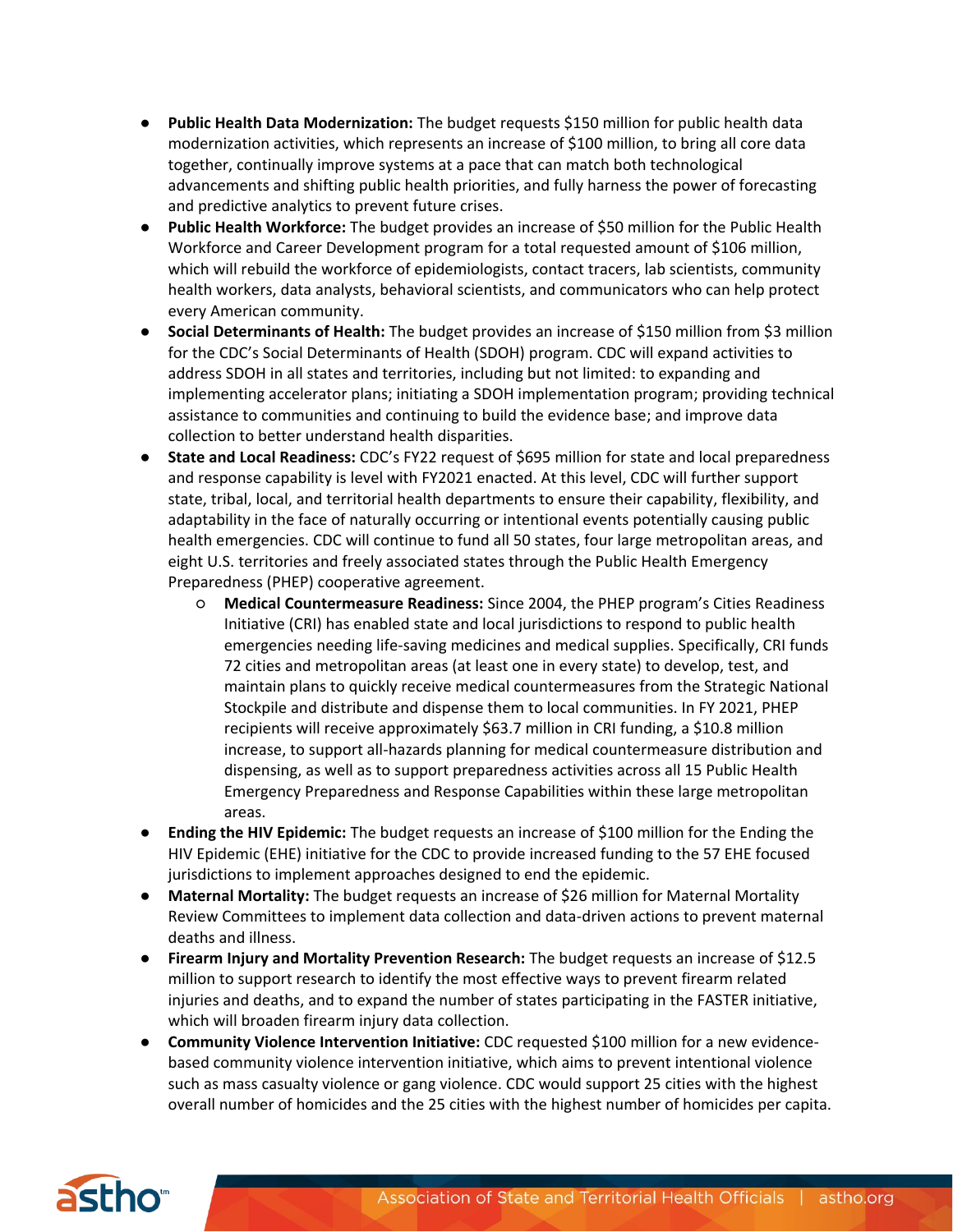Included in this proposal is support for modernizing data systems to monitor youth and community violence in real time.

- **Rape Prevention:** The budget requests an increase of \$50 million for rape prevention and education to enhance support to state and territorial health departments to initiate, expand or enhance approved prevention activities. In addition, CDC will support state, territorial, and tribal sexual assault coalitions to coordinate and provide prevention activities and to collaborate with entities engaged in sexual violence prevention.
- **National Violent Death Reporting System:** The budget requests an increase of \$10 million to \$34.5 million for the National Violent Death Reporting System for the CDC to support 52 recipients to collect data and to collect data on gender identity and sexual orientation.
- **Opioid Overdose Prevention and Surveillance:** The budget requests an increase of \$237.8 million for a total of \$713.4 million for opioid overdose and prevention to support the collection and reporting of real-time robust overdose mortality data and to build upon the work of the Overdose Data to Action program.
- **Climate and Health:** The budget requests an increase of \$100 million for the Climate and Health program to expand the program to all states and territories, as well as identify potential health effects associated with climate change and implement health adaptation plans.
- **Immunization and Respiratory Diseases:** The budget requests an increase of \$100 million for Immunization and Respiratory Diseases to expand existing efforts to enhance the adult immunization infrastructure to increase routine vaccination rates, detect and respond to outbreaks of VPDs, and address vaccine hesitancy.
- **Influenza:** The budget requests an increase of \$25 million for Influenza Planning and Response to expand vaccine effectiveness monitoring and evaluation, enhancing virus characterization, and expanding vaccine virus development for use by industry, increasing genomic testing of influenza viruses, and increasing influenza vaccine use.
- **Infectious Disease Rapid Response Reserve Fund:** The budget requests an increase of \$25 million for the Infectious Disease Rapid Response Reserve Fund to ensure that funds will be available when an emerging public health crisis is detected.
- **Chronic Disease Prevention:** The proposed budget specifies that of the proposed \$1.5 billion in funding, \$15 million shall be available to continue and expand community specific extension and outreach programs to combat obesity in counties with the highest levels of obesity.
- **Infectious Diseases Rapid Response Reserve Fund:** CDC's FY 2022 request of \$35 million is \$25 million above the FY 2021 enacted level. Replenishment of this fund ensures that CDC is positioned to respond quickly when an imminent public health emergency is detected.
- **Quarantine and Migration:** The CDC request includes a \$30 million increase over the FY 2021 enacted level for CDC's quarantine program. CDC proposes modernization of the public health program, an expansion of the quarantine network, a modernized and flexible traveler management program, increased capacity for traveler screenings, education at U.S. airports during emergencies, and other surveillance system improvements including addressing maritime public health risks.
- **Childhood Lead Poisoning Prevention Program:** The CDC requests \$7 million for the Childhood Lead Poisoning Prevention program. These funds would continue to support childhood lead poisoning prevention activities in 53 state and local jurisdictions, improve capacity to address health disparities, and build on data modernization activities to rapidly identify and mitigate emerging threats and ensure notification of the public of such potential threats.

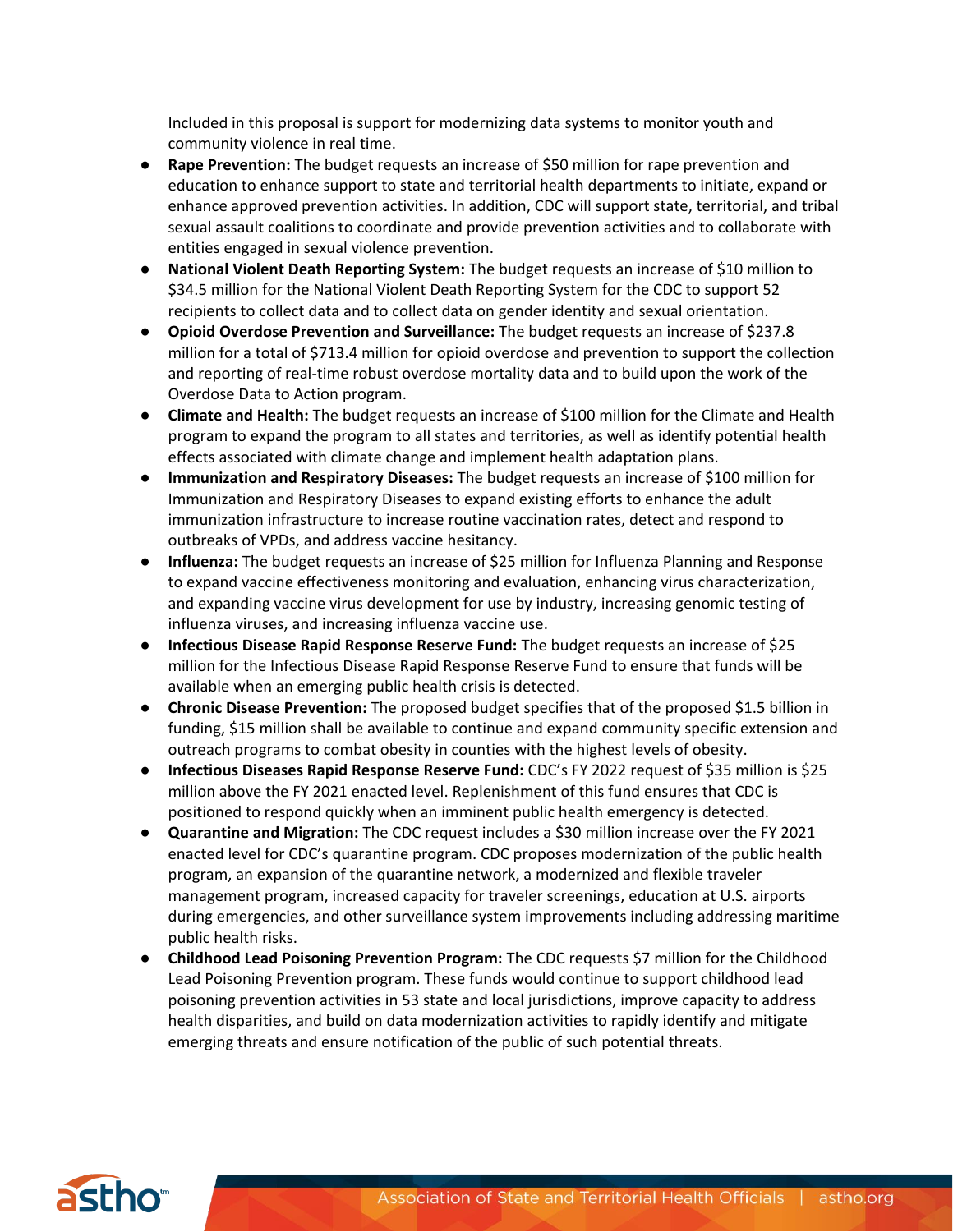|                                                              | (5 in thousands)  |                     |            |  |
|--------------------------------------------------------------|-------------------|---------------------|------------|--|
|                                                              | <b>FY21 Final</b> | <b>FY22 Request</b> | Δ FY21/F22 |  |
| <b>Office of the Assistant Secretary of</b><br><b>Health</b> | 302,236           | 319,723             | 17,487     |  |
| <b>Teen Pregnancy Prevention Community</b><br>Grants         | 101,000           | 101,000             | 0          |  |
| Sexual Risk Avoidance                                        | 35,000            | 35,000              | 0          |  |
| <b>Office of Minority Health</b>                             | 61,835            | 61,835              | 0          |  |
| Office on Women's Health                                     | 35,140            | 35,140              | 0          |  |
| Minority HIV/AIDS prevention and<br>treatment                | 55,400            | 55,400              | 0          |  |
| Office of Climate Change and Health<br>Equity                | 0                 | 0                   | 3,000      |  |

#### **Office of the Secretary (HHS)**  $(A \cdot \mathbf{b})$  in the same

#### *Key Highlights (HHS):*

● **Planning, Research, and Evaluation:** \$20 million in PHS Evaluation funding above FY2021, for a total of \$84 million, to create the Office of Climate Change and Health Equity in the Office of the Secretary, ensure implementation and compliance with the Executive Order on Health Equity, and to ensure research is at the forefront of leadership decision making.

### **Public Health and Social Services Emergency Fund (PHSSEF)**

|  | (\$ in thousands) |  |
|--|-------------------|--|
|--|-------------------|--|

|                                                                         | <b>FY21 Final</b> | <b>FY22 Request</b> | Δ FY21/F22 |
|-------------------------------------------------------------------------|-------------------|---------------------|------------|
| Assistant Secretary for Preparedness and<br>Response                    | 2,774,119         | 3,296,008           | 521,889    |
| <b>Hospital Preparedness Program</b>                                    | 280,555           | 291,777             | 11,222     |
| HPP formula-based cooperative<br>agreements                             | 280,555           | 240,000             | $-40,555$  |
| <b>Strategic National Stockpile</b>                                     | 705,000           | 905,000             | 200,000    |
| <b>Medical Reserve Corps</b>                                            | 6,000             | 6,240               | 240        |
| Pandemic Influenza Preparedness                                         | 287,000           | 335,000             | 48,000     |
| <b>Assistant Secretary for Health</b>                                   | 0                 | 27,000              | 27,000     |
| <b>Total Public Health and Social Services</b><br><b>Emergency Fund</b> | 3,054,674         | 3,523,116           | 468,442    |

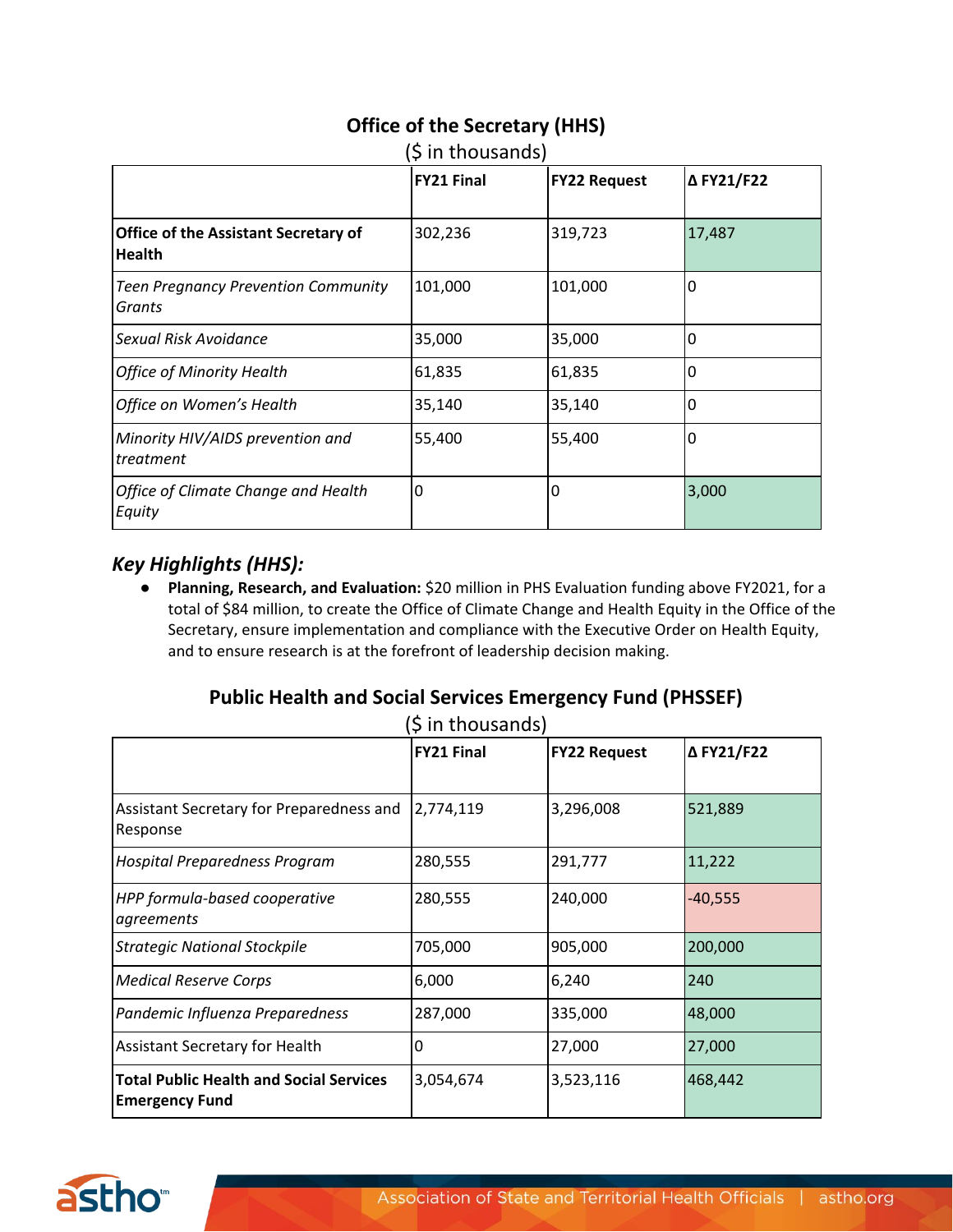### *Key Highlights (PHSSEF):*

- **Strategic National Stockpile:** The budget requests an increase of \$200 million for a total of \$905 million for the Strategic National Stockpile (SNS) to make meaningful investments across several portfolios necessary to ensure readiness for future public health emergencies. The budget prioritizes funding for pandemic preparedness by making targeted investments in critical medical supplies as well as development and sustainment capabilities to prepare for and respond to pandemics as informed by the COVID-19 response. Additionally, funds would be used to support SNS's ongoing storage and distribution needs, which were expanded and modified to meet the demands of the COVID-19 pandemic.
- **Hospital Preparedness Program:** The budget requests an increase of \$11.2 million for the Hospital Preparedness Program (HPP). Within the total, \$240 million is provided for HPP formula-based cooperative agreements to states, territories, and freely associated states, D.C., and three high-risk political subdivisions. This funding will be distributed across all 62 awards. The remaining funds will support Technical Resources, Assistance Center, and Information Exchange, ASPR Recovery program, Critical Infrastructure Protection program, National Emerging Special Pathogens Training and Education Center, 10 Regional Ebola and Other Special Pathogen Treatment Centers, and HPP administration, performance evaluation, and oversight. HPP will also sustain the four Regional Disaster Health Response System demonstration sites.
- **Assistant Secretary for Health:** The budget requests a new program for a total of \$27 million for the U.S. Public Health Service Commissioned Corps to continue readiness and training programs supported by COVID-19 supplemental appropriations. Proposed activities include training to ensure Corps is fully trained and ready to respond to any number of public health and medical emergencies; support a dedicated strike team of active duty Corps officers to immediately respond to emergent situations; and continue to build and support a ready reserve of Corps officers.

| <b>Health Resources and Services</b><br><b>Administration</b>          | <b>FY21 Final</b> | <b>FY22 Request</b> | Δ FY21/F22 |
|------------------------------------------------------------------------|-------------------|---------------------|------------|
| Bureau of Primary Health Care (BPHC)                                   | 5,683,772         | 5,639,120           | -44,652    |
| Bureau of Health Workforce (BHW)                                       | 1,679,320         | 1,810,818           | 131,498    |
| National Health Service Corps (mandatory 430,000<br>and discretionary) |                   | 477,330             | 47,330     |
| Maternal and Child Health [MCH] Bureau                                 | 1,358,142         | 1,482,942           | 124,800    |
| Maternal and Child Health Block Grant                                  | 712,700           | 822,700             | 110,000    |
| <b>Healthy Start</b>                                                   | 128,000           | 128,000             | 0          |
| HIV/AIDS Bureau                                                        | 2,423,781         | 2,554,781           | 131,000    |
| <b>RWHAP Ending HIV Epidemic Initiative</b>                            | 105,000           | 190,000             | 85,000     |
| <b>Health Care Systems</b>                                             | 129,093           | 136,093             | 7,000      |
| <b>Rural Health</b>                                                    | 329,519           | 400,209             | 70,690     |

#### **HRSA**   $(5$  in thousands)

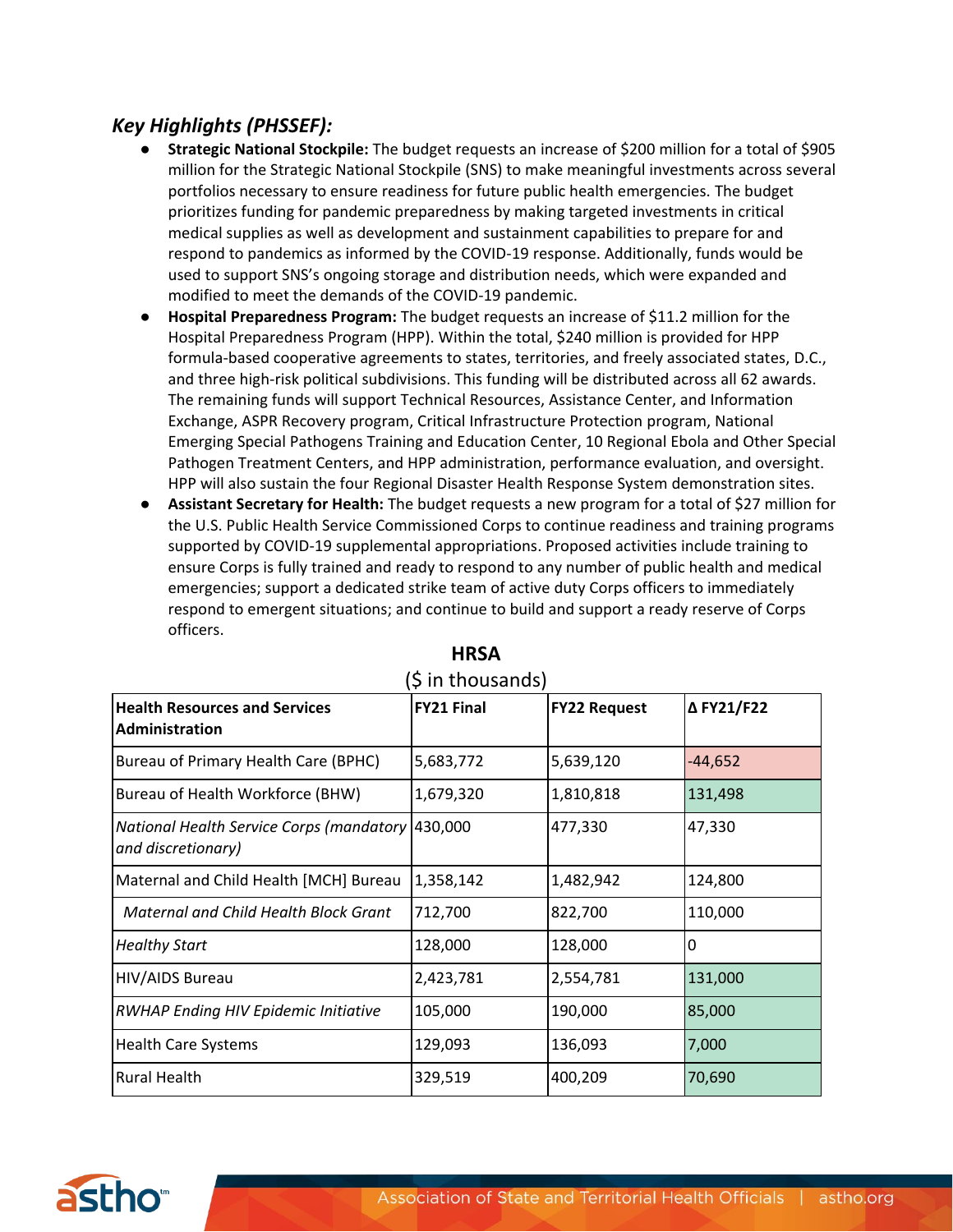| <b>Family Planning</b>                                 | 286.479   | 340,000   | 53,521  |
|--------------------------------------------------------|-----------|-----------|---------|
| <b>Total HRSA (discretionary budget)</b><br>authority) | 7,218,434 | 7,834,494 | 616,060 |

#### *Key Highlights (HRSA)*

- **Health Centers and Free Clinics:** The budget requests a decrease of \$44.7 million for health centers. Much of the decreases reflect a \$94.7 million reduction through sequestration of direct spending pursuant to Balanced Budget and Emergency Deficit Control Act.
- **Ending the HIV Epidemic Initiative and HIV/AIDS:** The budget requests \$190 million, an increase of \$85 million for the Ending the HIV Epidemic program to support additional HIV care and treatment services in 47 jurisdictions.
- **Maternal and Child Health:** The budget requests an increase of \$110 million for the Maternal and Child Health Block Grant for a total of \$822.7 million.
- **Family Planning:** The budget requests an increase of \$53.5 million for a total of \$340 million to support family planning methods, as well as training, information, education, counseling, and research to improve family planning awareness and service delivery.

#### **Rural Health**

- **Telehealth:** The budget proposes a \$2.5 million increase for a total of \$36.5 million to support the expansion of the Evidence-Based Telehealth Network Program with seven new awards.
- **Rural Health Outreach:** The budget includes a request for a \$7.5 million increase or a total of \$90 million. Of that \$90 million includes \$10.4 million, an increase of \$5 million to support Rural Maternity and Obstetrics Management Strategies grants to expand access and improve maternal health in rural communities.
- **Rural Communities Opioid Response:** The budget includes a total request of \$165 million, an increase of \$55 million, to fund grants to provide substance use/opioid use disorder prevention, treatment, and recovery services to rural residents.

| <b>Substance Abuse and Mental Health</b><br><b>Services Administration</b> | <b>FY21 Final</b> | <b>FY22 Request</b> | Δ FY21/F22 |
|----------------------------------------------------------------------------|-------------------|---------------------|------------|
| Mental Health                                                              |                   |                     |            |
| Programs of Regional and National<br>Significance.                         | 558,923           | 753,176             | 194,253    |
| <b>Total Mental Health</b>                                                 | 1,792,275         | 2,936,528           | 1,144,253  |
| <b>Substance Abuse Prevention</b>                                          |                   |                     |            |
| Programs of Regional and National<br>Significance                          | 208,219           | 216,667             | 8,448      |
| <b>Total, Substance Abuse Prevention</b>                                   | 208,219           | 216,667             | 8,448      |
| <b>Substance Abuse Treatment</b>                                           |                   |                     |            |

#### **SAMHSA**

(\$ in thousands)

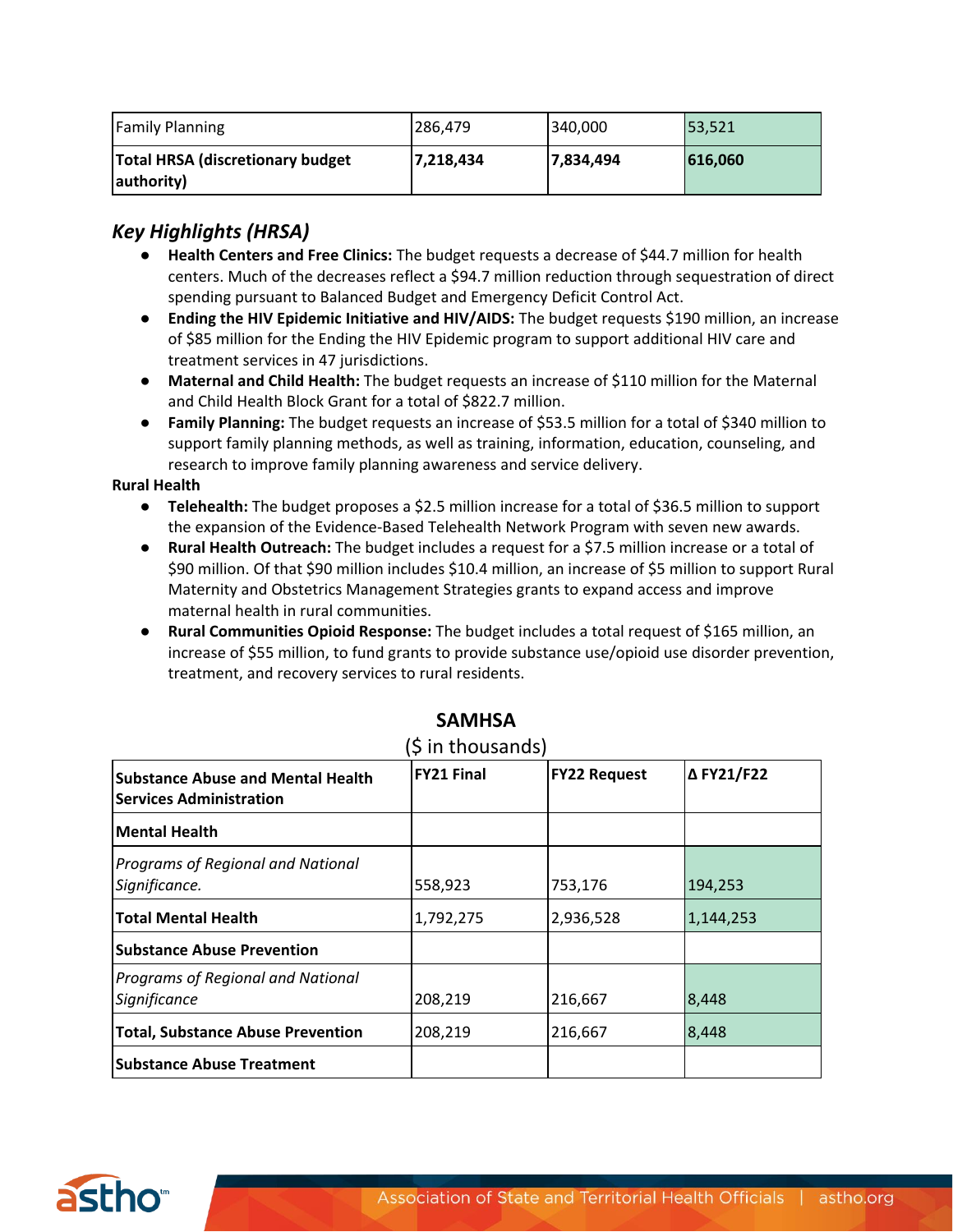| Programs of Regional and National<br>Significance              | 496,677   | 650,864   | 154,187   |
|----------------------------------------------------------------|-----------|-----------|-----------|
| <b>State Opioid Response Grants</b>                            | 1,500,000 | 2,250,000 | 750,000   |
| Set-Aside for Tribes (non-add)                                 | 50,000    | 75,000    | 25,000    |
| Substance Abuse Prevention and<br><b>Treatment Block Grant</b> | 1,858,079 | 3,508,079 | 1,650,000 |
| <b>Total, Substance Abuse Treatment</b>                        | 3,854,756 | 6,408,943 | 2,554,187 |
| <b>Health Surveillance and Program</b><br>Support.             | 161,758   | 171,873   | 10,115    |
| <b>Total, SAMHSA Program Level</b>                             | 6,017,008 | 9,734,011 | 3,717,003 |

## *Key Highlights (SAMHSA):*

- **State Opioid Response Grants:** The budget requests an increase of \$750 million for State Opioid Response Grants to address the opioid crisis by increasing access to medication-assisted treatment using FDA-approved medications for the treatment of opioid use disorder, reducing unmet treatment needs, and reducing opioid overdose related deaths through the provision of prevention, treatment, and recovery activities for opioid use disorder.
- **Substance Abuse Prevention and Treatment Block Grant:** The budget requests an increase of \$1.7 billion for Substance Abuse Prevention and Treatment Block Grant (SABG), which helps states address the opioid epidemic and other substance use treatment and prevention needs. This grant supports the prevention, treatment, and other services (e.g., recovery support services) not covered by commercial insurance and non-clinical activities and services that address the critical needs of state substance abuse prevention and treatment service systems. Additionally, the request includes a new 10% set aside within the SABG for recovery support services to significantly expand the continuum of care both upstream and downstream. This new set-aside will support the development of local recovery community support institutions (i.e. recovery community centers, recovery homes, recovery schools, recovery industries, recovery ministries); develop strategies and educational campaigns, trainings, and events to reduce addiction/recovery-related stigma and discrimination at the local level; provide addiction treatment and recovery resources and support system navigation; make accessible peer recovery support services that support diverse populations and are inclusive of all pathways to recovery; and collaborate and coordinate with local private and non-profit clinical health care providers, the faith community, city, county, state, and federal public health agencies, and criminal justice response efforts.
- **Substance Abuse Treatment Programs of National and Regional Significance:** The budget requests an increase of \$154 million for opioid treatment and recovery support activities, services, naloxone training and distribution, services for pregnant and postpartum women, and workforce training to expand access to evidence-based treatment and recovery support services.
- **Community Mental Health Services Block Grant:** The budget requests an increase of \$825 million for the Community Mental Health Services Block Grant to address the needs of adults with serious mental illness and children with serious emotional disturbances.
- **Certified Community Behavioral Health Clinics Expansion Grants:** The budget requests an increase of \$125 million to support a new cohort of 158 grants and 22 continuation grants.

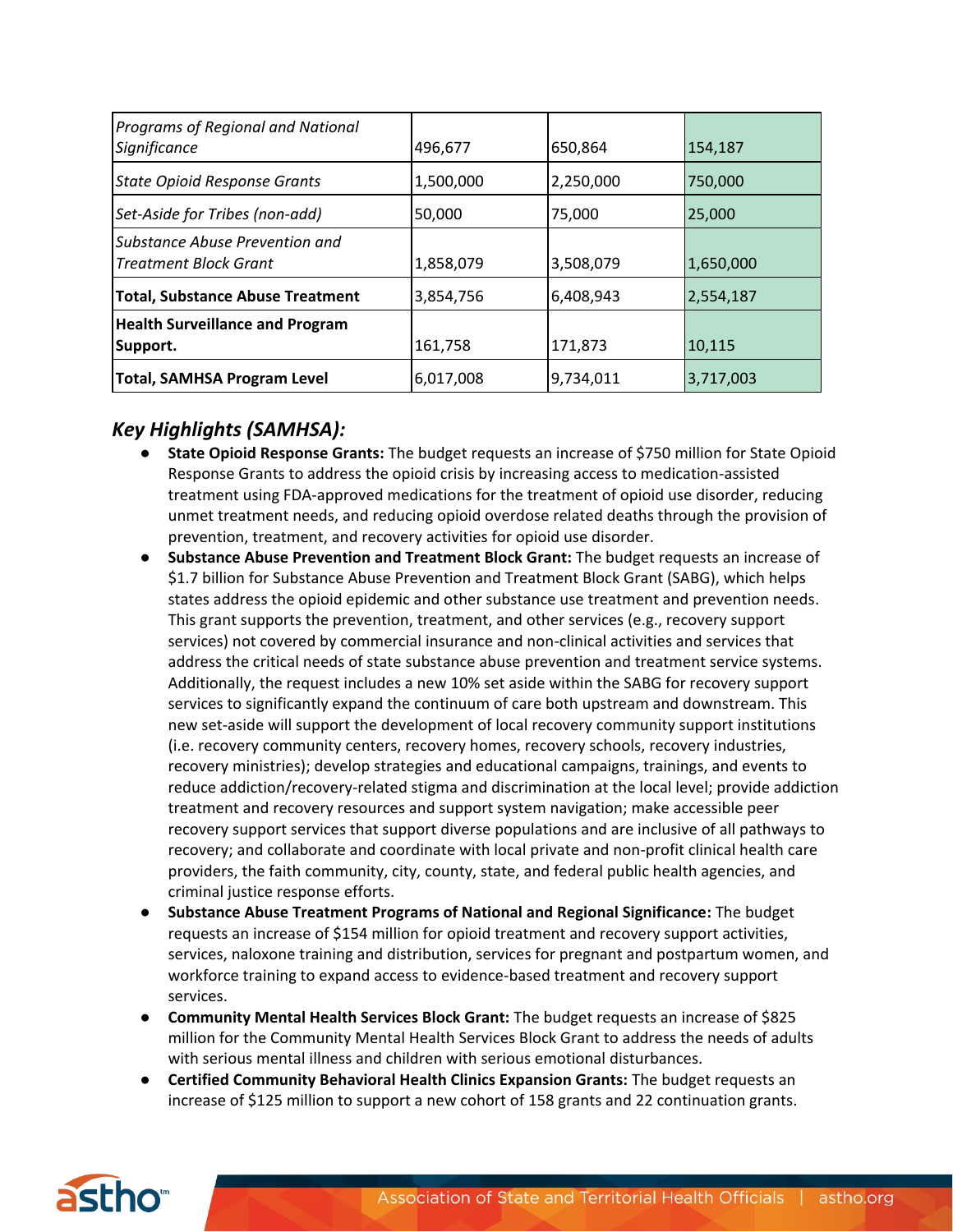While effective treatment and supportive services exist, many individuals with mental/substance use disorders do not receive the help they need. When they do try to access services, they may face significant delays and/or get connected to incomplete, disconnected, or uncoordinated care. Even people who receive some services, such as medication or psychotherapy, often do not have access to the complete range of supports they need, such as help to get them through a crisis; manage co-occurring physical health problems; find and sustain employment; and maintain a safe place to live in the community.

- **Project Aware:** The budget requests an increase of \$61 million for Project AWARE to support 106 additional grants across the three programs - Project AWARE State Education Agency grants, ReCAST grants, and the Mental Health Awareness Training grants.
- **Suicide Prevention Activities:** The budget requests an increase of \$78 million to support the Suicide Lifeline program. The National Suicide Hotline Designation Act of 2020 requires that the current National Suicide Prevention Lifeline's 10-digit number be replaced by a new three-digit dialing code 9-8-8 for suicide prevention and mental health crisis services. The 9-8-8 code, an easier number to remember, will be available nationally by July 16, 2022. SAMHSA is working with states to establish 9-8-8 system in their jurisdictions. This number may be available in some areas sooner than 2022. This budget request will provide Lifeline-member call centers with resources to help meet both the operational needs during the pandemic and the implementation of 9-8-8 across the U.S. This funding will be used to strengthen the infrastructure six of the existing Lifeline to increase the capacity of Lifeline centers to answer calls, chats, and texts, and provide specialized services.
- **Substance Abuse Prevention Programs of National and Regional Significance:** The budget requests an increase of \$8 million for activities that address youth substance use, HIV and hepatitis C prevention, tribal behavioral health, and workforce development.

|             | <b>FY21 Final</b> | <b>FY22 Request</b> | <b>ΔFY21/F22</b> |
|-------------|-------------------|---------------------|------------------|
| l Total EPA | 14,297.3          | 15,324.1            | 1,026.8          |

**EPA**  $(6 in$  thousands)

### *Key Highlights (EPA):*

• **Tackling the Climate Crisis:** The budget requests an increase of \$1.8 billion to tackle the climate crisis while also delivering environmental justice to marginalized and overburdened communities, investing in local economies, and creating jobs. The budget also requests an increase of \$100 million for air quality grants to states and tribes to help expand the efforts of air pollution control agencies to implement their programs and accelerate immediate on-theground efforts to reduce greenhouse gases. Furthermore, there is a request for an additional \$60 million to conduct research and deepen our knowledge of the impacts of climate change on human health and the environment. This investment more than doubles EPA's climate change research while providing additional investments to decrease emissions of methane and hydrofluorocarbons. Half of this increase will fund collaborative research in climate adaptation and resilience with the new Advanced Research Projects Agency for Climate (ARPA-C) that will be located within the Department of Energy. The budget also includes additional investments to decrease emissions of methane and hydrofluorocarbons.

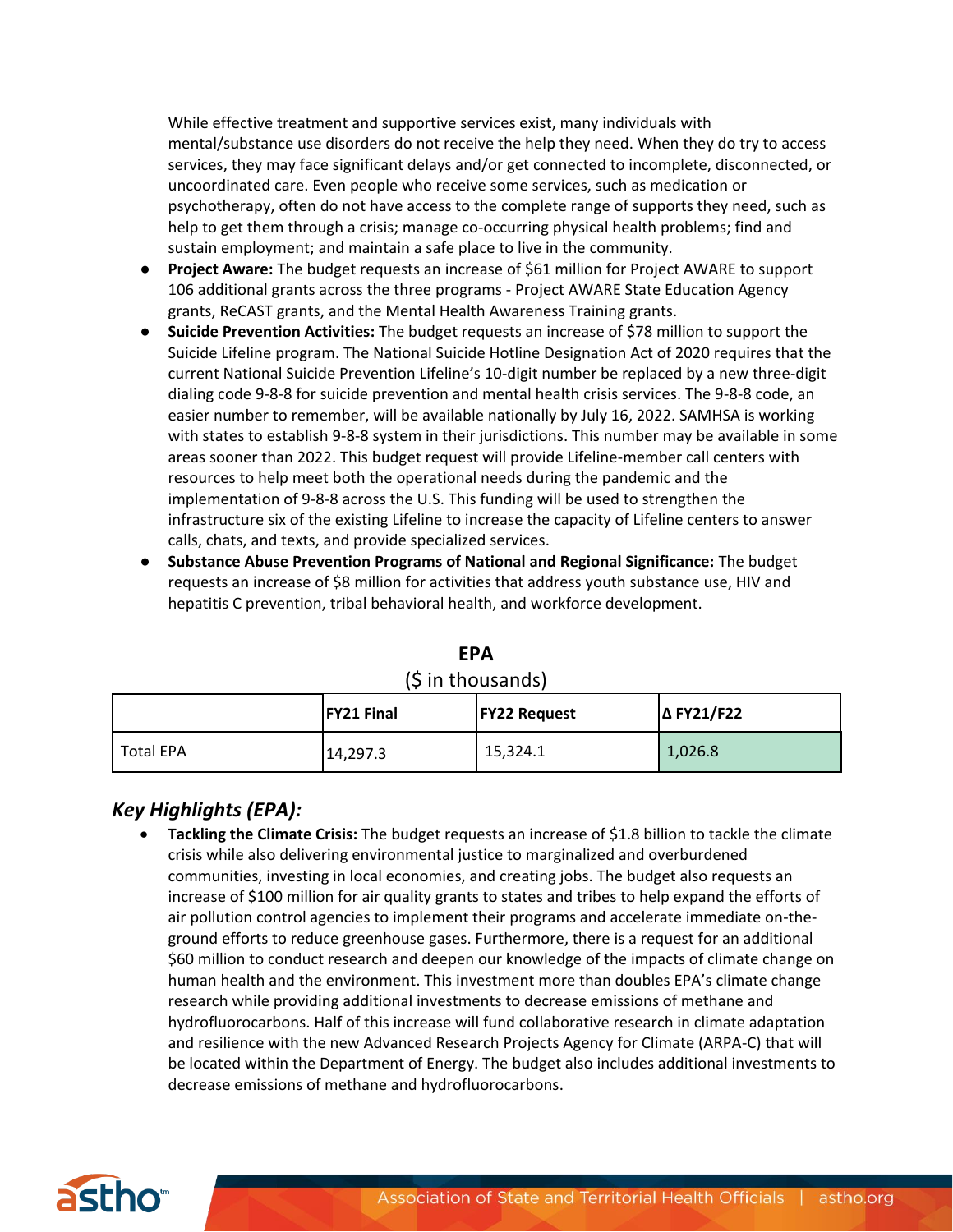- **Adapting to Climate Impacts through Infrastructure Investment:** The budget requests an increase of \$589 million in several existing water infrastructure programs, including the Clean Water State Revolving Funds (CWSRF), Drinking Water State Revolving Funds (DWSRF), the Water Infrastructure Finance and Innovation Act program, and grant programs authorized in the America's Water Infrastructure Act of 2018, and the Water Infrastructure Improvements for the Nation Act of 2016. Together, these financing programs will advance the Agency's ongoing commitment to infrastructure repair and replacement and build climate resilience into the water sector. In addition, the budget requests an increase of \$232 million for the CWSRF program to finance infrastructure improvements for public wastewater systems and projects to improve water quality of which, a portion of the request will provide direct grants to communities in tribal nations and territories. The sanitation infrastructure in these communities often lags the rest of the country, causing significant public health concerns. There is a proposed increase of \$232 million for the DWSRF to help finance critical infrastructure improvements to public drinking water systems, an expansion of the WIFIA credit subsidy (\$12.6 million) to enable EPA to provide up to \$8 billion in direct credit assistance and help spur more than \$16 billion in total infrastructure investments, and an increase of \$299.4 million to support Superfund clean up programs.
- **Tackling the Climate Crisis through Research and Policy:** The budget requests an increase of \$60 million to assist the agency in developing policy and regulatory action to address the climate crisis. This funding will also help assess the consequences of climate change and the vulnerability of communities and ecosystems to its impacts, including wildfires and other extreme events, and identify and evaluate strategies to adapt to and build resilience to these risks. Funding will support work to further characterize disproportionate impacts of climate change and air pollution in communities with environmental justice and equity concerns, identify and evaluate strategies to reduce impacts in those communities, and develop and evaluate innovative multipollutant and sector-based approaches to preventing pollution. In coordination with the Department of Energy, EPA will apply \$30 million to the ARPA model of high-risk accelerated research focused on achieving transformational technology investments needed to address climate change. EPA's research will provide insights on climate change adaptation, resilience, and mitigation solutions for communities across the country.
- **Advancing Environmental Justice:** The budget request reimagines how the EPA plans to implement their work by considering environmental justice impacts and benefits across programs. EPA will implement the President's Justice40 Initiative with the goal of delivering 40% of the overall benefits of relevant federal investments to disadvantaged communities. The FY 2022 Budget includes more than \$930 million in funding across programs to launch a new Accelerating Environmental and Economic Justice initiative and cement environmental justice as a core feature of EPA's mission. Furthermore, the budget requests an increase of \$287 million to create new environmental justice programs. These resources will provide new grant opportunities, including:
	- Environmental Justice Community Grants Program, to competitively award grants to non-profit, community-based organizations to reduce the disproportionate health impacts of environmental pollution in communities with environmental justice concerns.
	- Environmental Justice State Grant Program, to establish or support state environmental justice programs.
	- Tribal Environmental Justice Grant Program, to support work to eliminate disproportionately adverse human health or environmental effects on environmental justice communities in tribal and Indigenous communities.

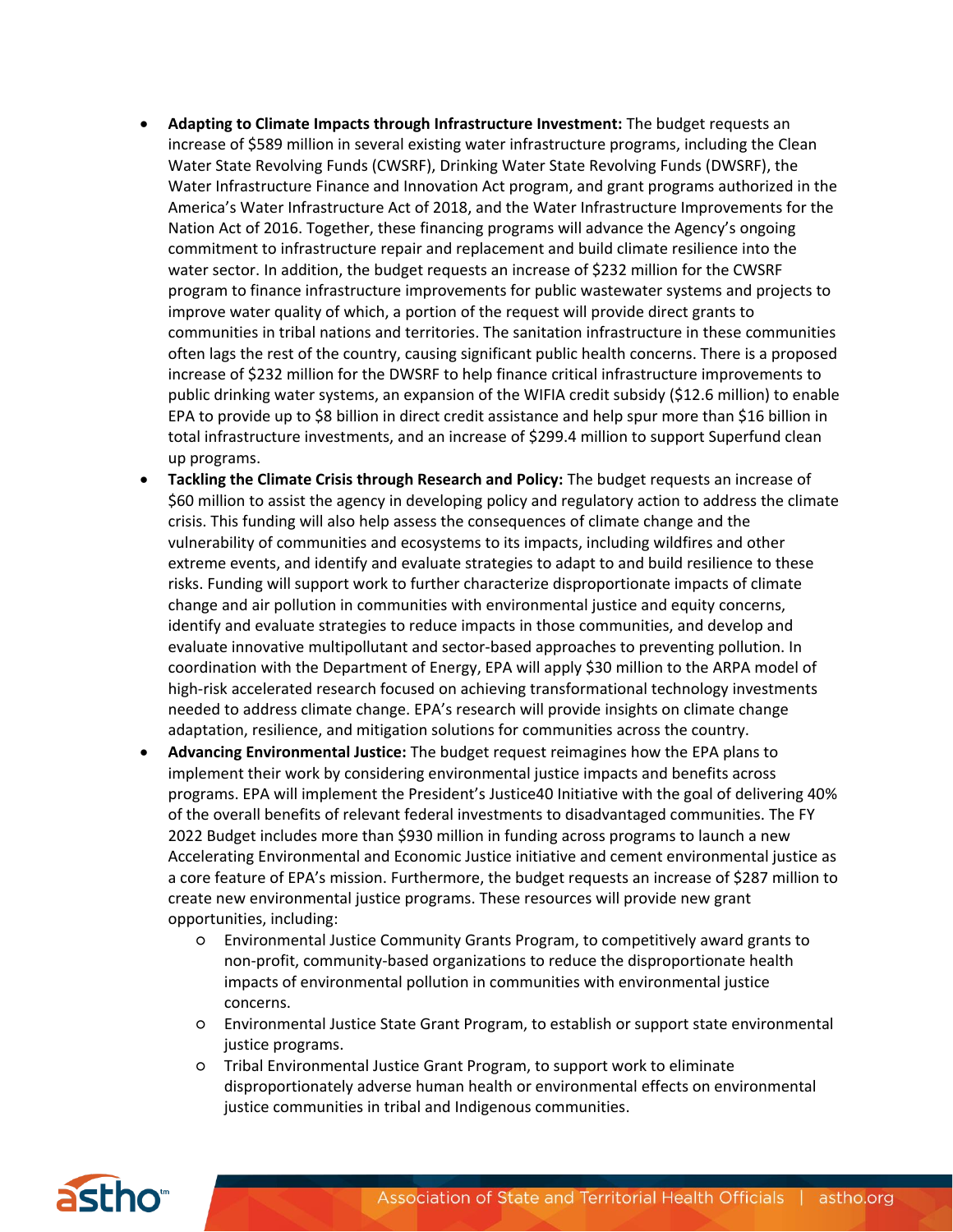○ A competitive, community-based Participatory Research Grant Program to award competitive grants to higher education institutions that aim to develop partnerships with community entities to improve the health outcomes of residents and workers in communities with environmental justice concerns.

In addition, the EPA Environmental Justice Program will establish an Environmental Justice Training Program to increase the capacity of residents of underserved communities to identify and address disproportionately adverse human health or environmental effects. The program also will establish EPA outreach centers housed in EPA regional offices to connect directly with communities, hold hearings, and support environmental justice efforts at the local level and throughout the country. The Agency's environmental justice program will support the National Environmental Justice Advisory Council and provide funding and support for the White House Environmental Justice Advisory Council to advise the White House Interagency.

- **Supporting State, Tribal, and Local Partners:** Addressing climate change and advancing environmental justice represent foundational challenges the Agency must tackle to deliver on its mission of protecting human health and the environment. A strong coordinated effort with our state, tribal and local partners will be critical for success. EPA will use all of its tools to support its partners, including providing targeted financial assistance to environmental programs, communicating clearly about the Agency's regulatory agenda, and lending technical support to areas of emerging environmental concern.
- **Increasing Support for EPA Partners:** Nearly 50% of the FY 2022 Budget request is specifically allocated to EPA's state and tribal partners through the State and Tribal Assistance Grant (STAG) appropriation. The FY 2022 request allocates \$1.242 billion to support our state and tribal partners through categorical grants, which represents a \$142 million increase above the FY 2021 enacted level. \$100 million of this increase is dedicated to the State and Local Air Quality Management and Tribal Air Quality Management programs to assist state governments and tribes in air monitoring, permitting, and pollution reduction efforts, specifically to accelerate immediate on-the-ground efforts to reduce greenhouse gases.
- **PFAS Technical Assistance to Help Communities:** The budget requests an increase of \$10 million to address PFAS pollution. A total of \$75 million will accelerate toxicity studies and fund research to inform the regulatory developments of designating PFAS as hazardous substances while setting enforceable limits for PFAS under the SDWA. Additional xiii funds for technical assistance grants also have been set aside for state and local governments to deal with PFAS contamination in their communities. To provide the technical assistance needed to our partners, we have established a new EPA Council on PFAS composed of senior EPA career officials to strategize the best ways to use the EPA's authorities, expertise, and partnerships to mitigate and reduce PFAS pollution and protect public health and the environment. The Council will collaborate on cross-cutting strategies; advance new science; develop coordinated policies, regulations, and communications; and engage with affected states, tribes, communities, and stakeholders.

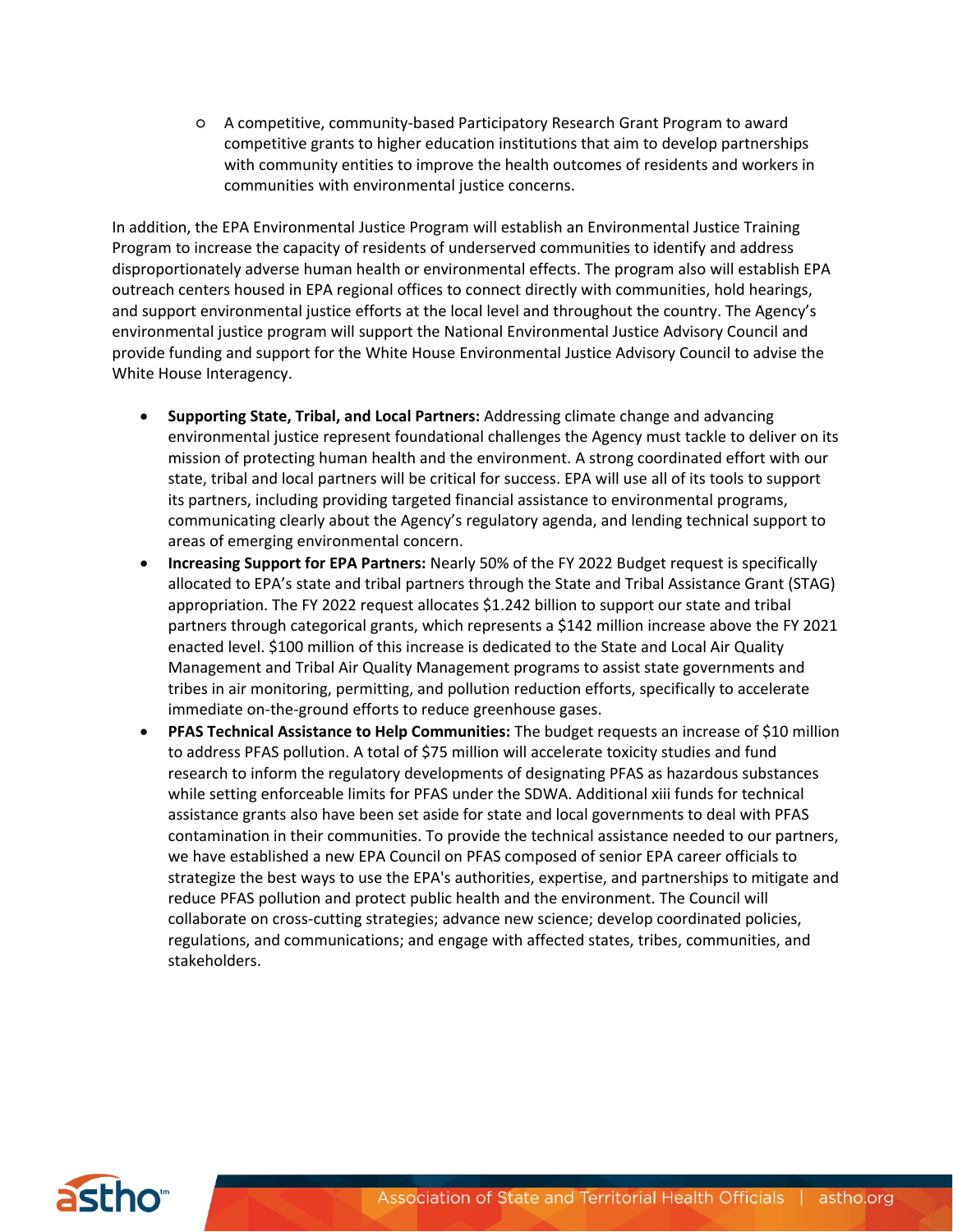| $(5$ in thousands)                                     |                   |                     |            |  |
|--------------------------------------------------------|-------------------|---------------------|------------|--|
|                                                        | <b>FY21 Final</b> | <b>FY22 Request</b> | Δ FY21/F22 |  |
| <b>Special Supplemental Nutrition</b><br>Program (WIC) | 6,000,000         | 6,000,000           |            |  |

**USDA**

**Special Supplemental Nutrition Program for Women, Infants, and Children (WIC)\*:** The President's Budget calls for \$6 billion for WIC, fully eliminating rescissions featured in prior fiscal years and which is the equivalent of investing an additional \$1.25 billion in WIC services compared to fiscal year 2021. Within this funding, the President's budget would target \$834 million to extend elevated benefit levels for fruits and vegetables under the American Rescue Plan Act through FY 2022, ahead of USDA action to revise the food packages and promote alignment with the Dietary Guidelines for Americans.

The President's budget renews prior set-asides at FY 2021 levels, including \$90 million for breastfeeding peer counselors and \$14 million for infrastructure. The President's Budget would replenish the ongoing Management Information Systems set-aside at \$100 million for multi-year technology costs. The President's budget would also invest \$200 million in WIC's underfunded contingency fund.

USDA also calls for statutory changes to provide greater flexibility in WIC program administration, including permanent waiver authority during an emergency or disaster (COVID-related authorities were only available due to the Families First Coronavirus Response Act) and additional statutory flexibility to authorize online ordering, pickup, and delivery.

\*Summary provided by the National WIC Association

|                                                             | <b>FY21 Final</b> | <b>FY22 Request</b> | Δ FY21/F22 |
|-------------------------------------------------------------|-------------------|---------------------|------------|
| FDA Foods                                                   | 1,110,471         | 1,194,161           | 83,690     |
| <b>Tobacco</b>                                              | 681,513           | 780,812             | 99,299     |
| <b>Family Smoking Prevention</b><br>and Tobacco Control Act | 658,906           | 654,159             | $-4,747$   |
| <b>FDA Expand Tobacco</b><br>(Proposed)                     | 0                 | 100,000             | 100,000    |
| <b>FSPTCA Field</b>                                         | 22,607            | 26,653              | 4,046      |
| <b>Total FDA Program Level</b>                              | 6,051,298         | 6,528,622           | 477,324    |

#### **FDA** (\$ in thousands)